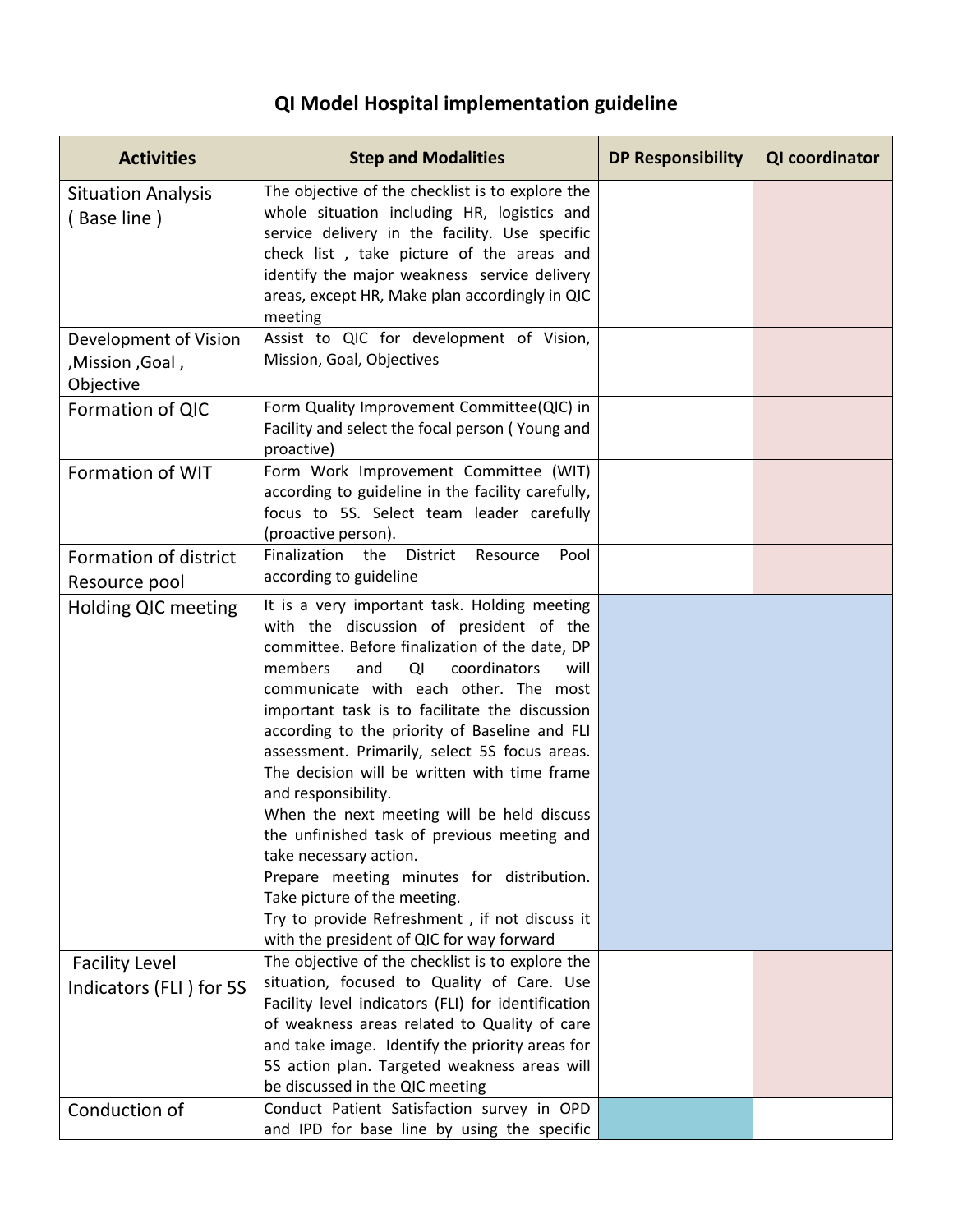| <b>Activities</b>                                                                                                          | <b>Step and Modalities</b>                                                                                                                                                                                                                                                                                                                                                                                                                                                                                                                                                                                                                                                                                                                                                                                                                                                                      | <b>DP Responsibility</b> | QI coordinator |
|----------------------------------------------------------------------------------------------------------------------------|-------------------------------------------------------------------------------------------------------------------------------------------------------------------------------------------------------------------------------------------------------------------------------------------------------------------------------------------------------------------------------------------------------------------------------------------------------------------------------------------------------------------------------------------------------------------------------------------------------------------------------------------------------------------------------------------------------------------------------------------------------------------------------------------------------------------------------------------------------------------------------------------------|--------------------------|----------------|
| patient satisfaction<br>survey                                                                                             | Tools of QIS. 30 patients from OPD and 30<br>patients from IPD will be interviewed by using<br>the checklist. After completion of interview<br>The data sheet will be sent to QIS ( Mr<br>Rayhan)                                                                                                                                                                                                                                                                                                                                                                                                                                                                                                                                                                                                                                                                                               |                          |                |
| Development of QI<br>Action plan<br>(Specially for 5S)                                                                     | QI action plan means: The action plan will be<br>developed by using the specific template of<br>QIS .There will be two areas of action plan.<br>Part one will contains capacity development of<br>the service providers including 5S training,<br>Health education, focused to patient Safety.<br>Part Two will contain 5S action plan by using<br>the template.<br>Send a copy to QIS                                                                                                                                                                                                                                                                                                                                                                                                                                                                                                          |                          |                |
| Provide necessary<br>logistics for 5S                                                                                      | Primarily identify the necessary logistics for S2<br>and S3. Later on, plan for Cleaning material,<br>OPD sitting arrangement, audio visual for<br>health education etc. Discuss with the QIC/ DP<br>partners for providing the logistics and inform<br>QIS if facing nay challenges.                                                                                                                                                                                                                                                                                                                                                                                                                                                                                                                                                                                                           |                          |                |
| Forming CSC(<br><b>Community Support</b><br>Committee) of<br>Community<br><b>Participation Districts</b><br>(CP) districts | This area will be applicable for Community<br>Participation districts. Check Whether the<br>committee has formed or not. Collect a copy<br>of committee from CS or QIS. Introduce<br>yourself to<br>Mayor (Chairman<br>of<br>the<br>committee) and discuss the action plan.<br>A bank account will be formed according to<br>TOR of the committee.                                                                                                                                                                                                                                                                                                                                                                                                                                                                                                                                              |                          |                |
| Holding meeting of<br><b>CP</b>                                                                                            | It is a very important task. Holding meeting<br>with the discussion of president of the<br>committee. Before finalization of the date, DP<br>members<br>and<br>coordinators<br>will<br>QI<br>communicate with each other. The most<br>important task is to facilitate the discussion<br>according to the priority of Baseline and FLI<br>assessment. Primarily focus on shortage of<br>cleaners and security guards then focus on the<br>other areas. (You may follow the Jhenaidah<br>model discuss it with Dr Emdad) The decision<br>will be written with time frame and<br>responsibility.<br>When the next meeting will be held discuss<br>the unfinished task of previous meeting and<br>take necessary action.<br>Prepare meeting minutes for distribution.<br>Take picture of the meeting.<br>Try to provide Refreshment, if not discuss it<br>with the president of QIC for way forward |                          |                |